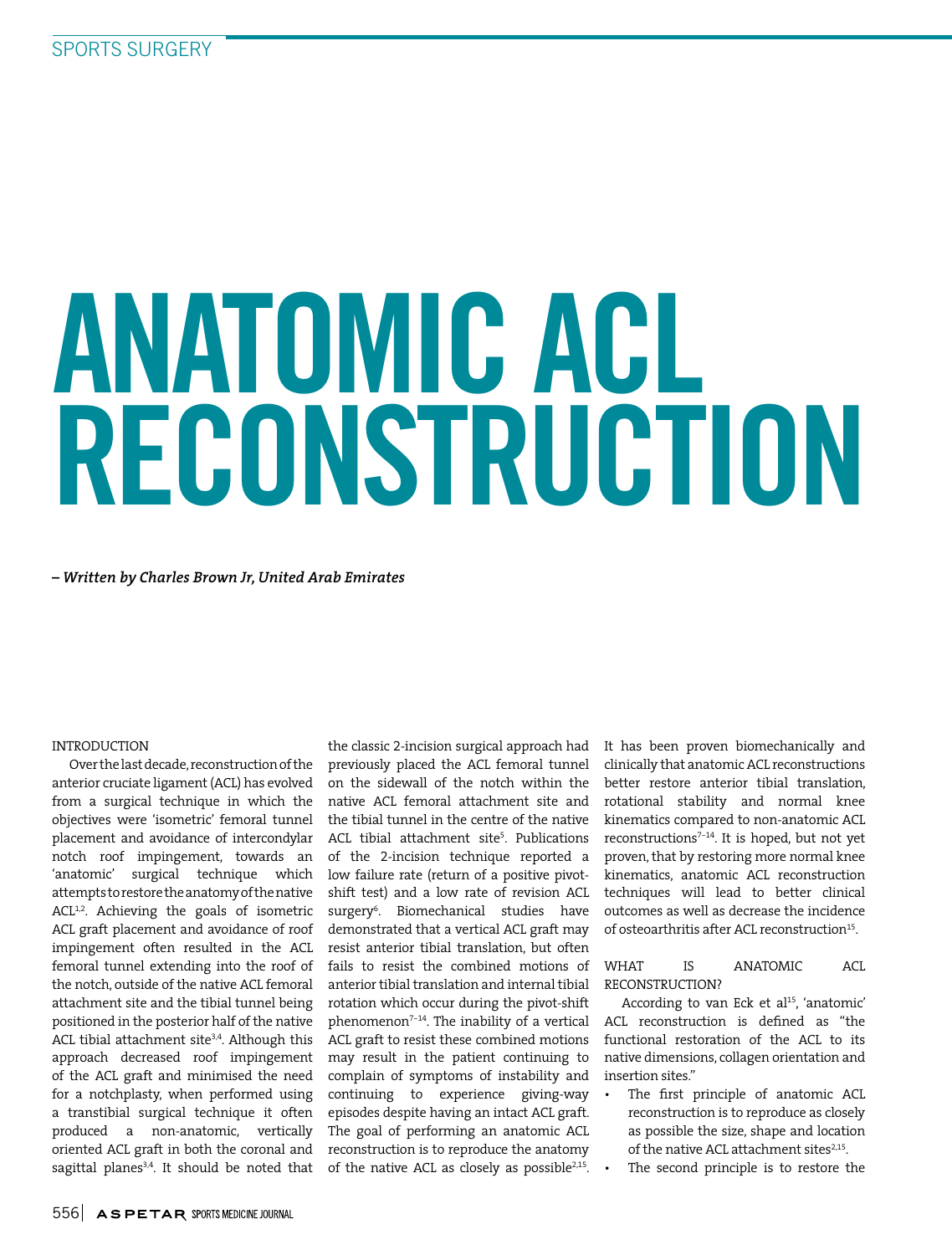





**Figure 1:** Right knee showing the anteromedial (AM) and posterolateral (PL) bundles. a) Frontal view. b) Lateral view. **Figure 2:** Single-bundle ACL reconstruction.

two functional bundles of the ACL<sup>2,15</sup> (Figure 1). In order to create an ACL replacement graft that reproduces the behaviour of the two functional bundles of the ACL, it is necessary to reproduce the size, shape and location of the native ACL attachment sites.

- The third principle is that the ACL replacement graft should reproduce the tensioning pattern of the native ACL<sup>2</sup>. The anteromedial (AM) bundle fibres of the native ACL are taut throughout the range of motion, while the posterolateral (PL) bundle fibres tighten rapidly during the last 30 degrees of extension. The reconstructed ACL graft should mimic this tensioning pattern.
- The final principle of anatomic ACL reconstruction is to individualise the surgical procedure for each patient<sup>2,15-17</sup>. Every patient and every knee is different,

so the same operation should not be performed in every case.

A common misconception is that anatomic ACL reconstruction implies that the surgeon must always perform a doublebundle (DB) ACL reconstruction. However, it is important to recognise that restoring the two functional bundles of the ACL does not always require the surgeon to perform a DB ACL reconstruction. Anatomic ACL reconstruction is a concept and not a specific surgical procedure. The concept of anatomic ACL reconstruction can be applied to single-bundle (SB) reconstructions (Figure 2), DB reconstructions (Figure 3), augmentation of partial ACL tears (Figure 4), ACL remnant preservation (Figure 5) and revision ACL reconstruction with an intact ACL graft (Figure 6). The specific surgical procedure should be based on the ACL injury pattern: complete ACL tear,

66

*Every patient and every knee is different, so the same operation should not be performed in every case*

 $\bullet$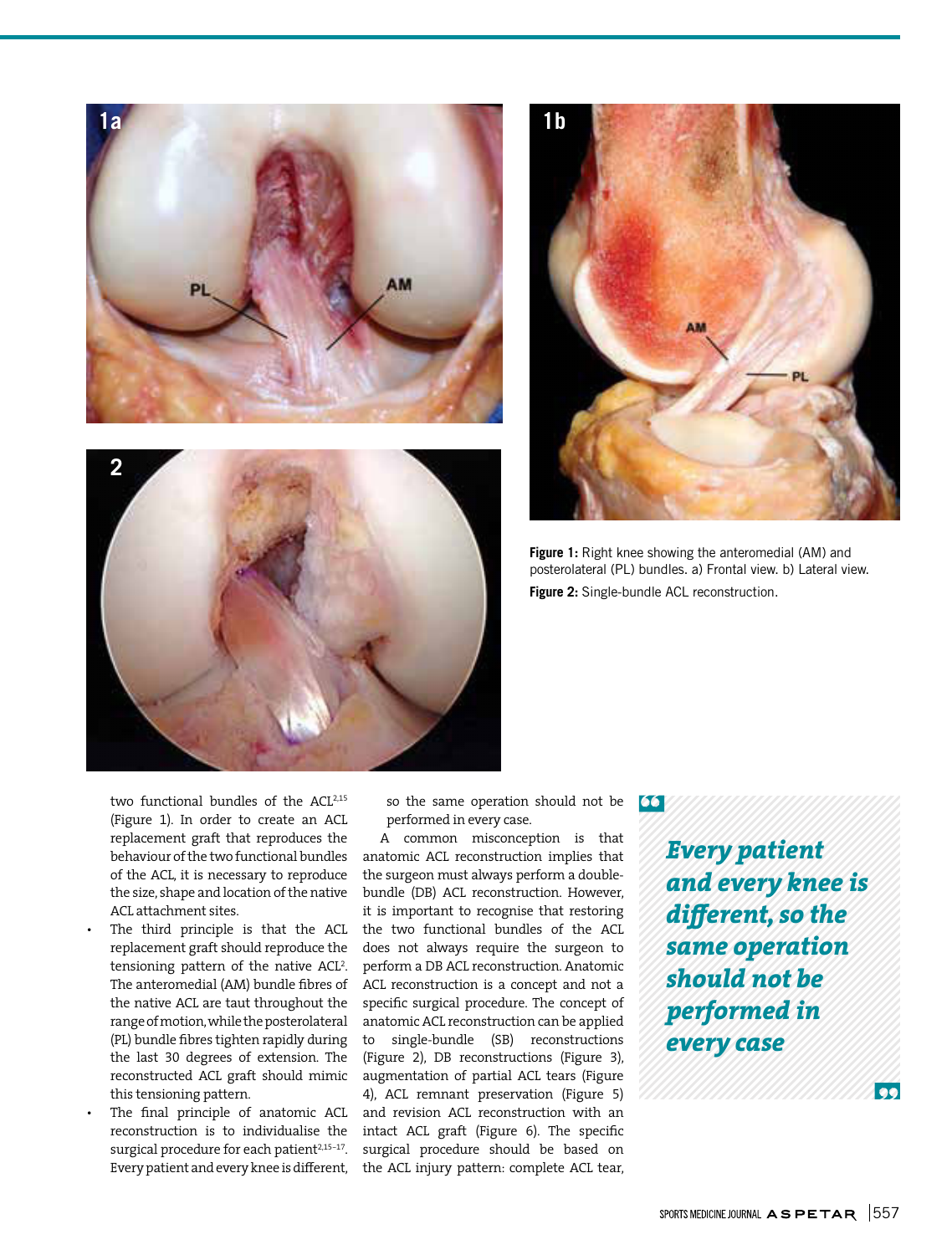# SPORTS SURGERY



**Figure 3:** Double-bundle ACL reconstruction.

**Figure 4: Augmentation techniques.** a) Isolated posterolateral (PL) bundle reconstruction. b) Isolated anteromedial (AM) bundle reconstruction.

**Figure 5:** a) Intact ACL remnant. b) Remnant preserving ACL reconstruction.

**Figure 6:** a) Intact vertical ACL reconstruction. b) Revision ACL reconstruction preserving the intact vertical ACL graft.

**Figure 7:** Malleable ACL ruler is used to measure the length of the native ACL. a) Tibial attachment site. b) Femoral attachment site.

partial ACL, intact ACL remnants, the size of the native ACL attachment sites and the degree of rotational instability. Hussein et al<sup>17</sup> have shown that when anatomic ACL reconstructions are individualised to the size, shape and orientation of the patient's native ACL, SB and DB ACL reconstructions yield similar subjective and objective results.

# RESTORATION OF THE NATIVE ACL ATTACHMENT SITES

One of the objectives of anatomic ACL reconstruction is to reproduce as closely as possible the size, shape and location of the native ACL attachment sites<sup>1,2,15,18,19</sup>. During surgery, a malleable ACL ruler can be used to measure the length and width of the ACL attachment sites<sup>1,15,18,19</sup> (Figure 7). These measurements can be of help to the surgeon when selecting the type of ACL replacement graft and the surgical procedure. Four-strand hamstring tendon grafts may adequately restore 12 to 14 mm long ACL attachment sites, while attachment sites that are 16 mm or longer may be better restored with larger diameter ACL graft constructs such as 5- and 6-strand hamstring tendon grafts, a bonepatellar tendon-bone graft, a quadriceps tendon graft or by performing a doublebundle ACL reconstruction<sup>19</sup>. This concept is supported by recent clinical studies that have demonstrated a higher failure rate for hamstring tendon ACL reconstructions when the diameter of the ACL replacement graft is less than 8 mm<sup>20,21</sup>.





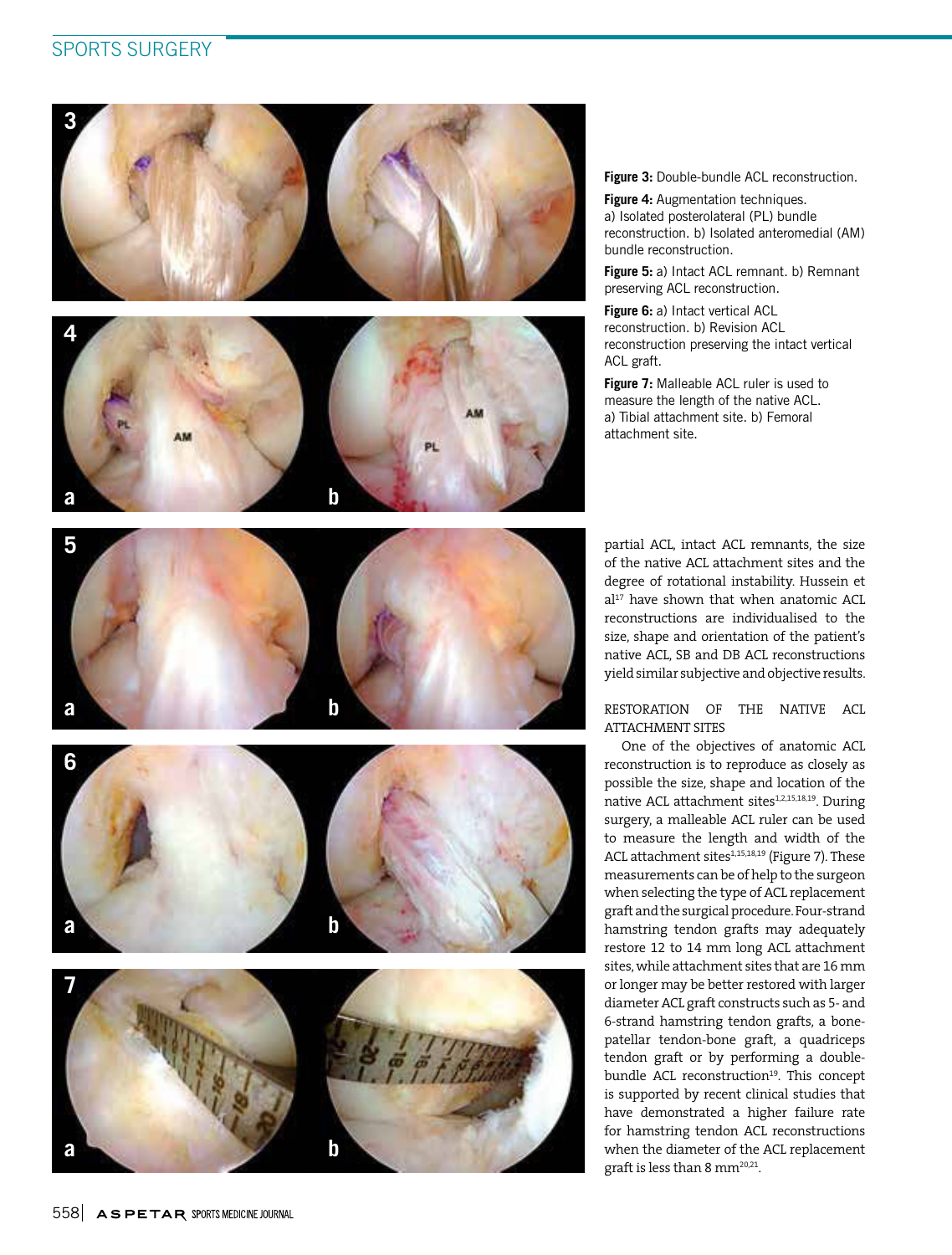





**Figure 8:** a) Centre-to-centre ACL graft placement. b) Femoral and tibial tunnel placement for a single-bundle ACL reconstruction. Both tunnels are placed at the centre of the native ACL attachment sites.

**Figure 9:** Outside-in surgical technique.

WHERE DO WE PLACE THE BONE TUNNELS FOR AN ANATOMIC ACL RECONSTRUCTION?

Operationally, an 'anatomic' ACL reconstruction refers to a SB, DB, ACL augmentation procedure, ACL remnant preservation or revision ACL reconstruction in which the bone tunnels are placed at the centre of the native ACL attachment sites or at the centre of the AM and PL bundle attachment sites<sup>2</sup>. This article will focus on SB ACL reconstruction since this is the surgical technique performed by the majority of knee surgeons<sup>22</sup>. For SB ACL reconstruction, the bone tunnels are placed at the centre of the native ACL femoral and tibial attachment sites $1,2,15-18$  (Figure 8). This recommendation is based on biomechanical studies which demonstrate that compared to non-anatomic PL to high-AM ACL graft placement which is often achieved using the transtibial surgical technique or other matched ACL tunnel positions located within the native ACL attachment sites, a SB ACL graft placed at the centre of the native ACL attachment sites is more effective at controlling anterior tibial translation and the pivot-shift phenomena, and more closely reproduces normal knee kinematics<sup>7-14</sup>.

WHAT SURGICAL TECHNIQUES ALLOW ANATOMIC FEMORAL TUNNEL PLACEMENT?

#### *Two-incision technique*

Arthroscopically assisted ACL reconstruction was introduced in the late 1980s

using a two-incision surgical technique<sup>5</sup>. In the two-incision technique, the ACL femoral tunnel is drilled from an outsidein direction through a small distal femoral incision (Figure 9). In the two-incision surgical technique, the ACL femoral tunnel position is independent of the position of the ACL tibial tunnel. With independent drilling of the ACL femoral tunnel it is possible to place the ACL femoral tunnel within the native ACL femoral attachment site 100% of the time<sup>23,24</sup>. Long-term clinical studies of ACL reconstructions performed using the two-incision surgical technique have demonstrated excellent subjective and objective clinical outcomes with a low percentage of the knees having a positive pivot shift test<sup>6</sup>. Recognition of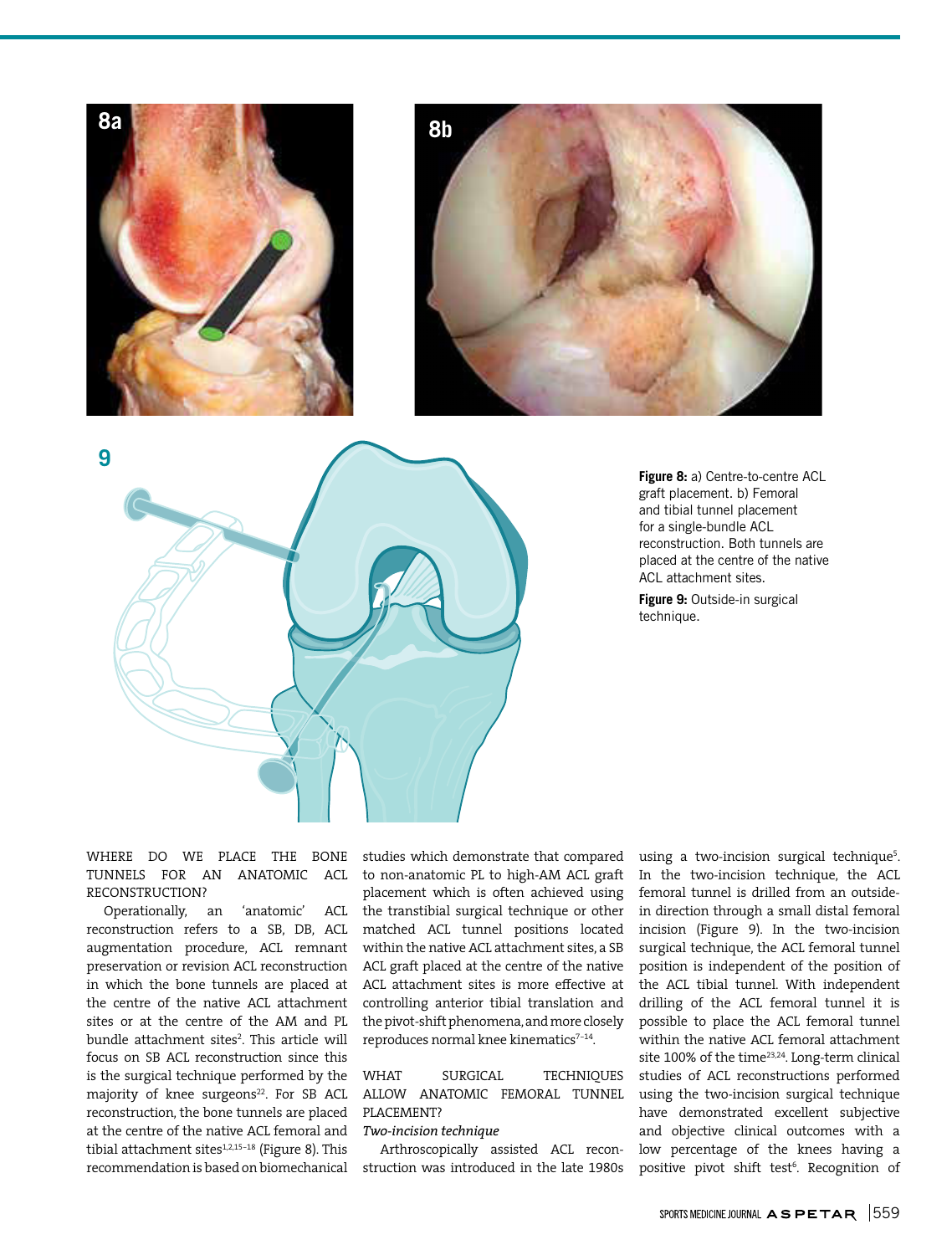# SPORTS SURGERY





**12**



**Figure 10:** Transtibial surgical technique.

**Figure 11:** Non-anatomic, vertical ACL graft. The ACL graft is positioned in the posterior part of the ACL tibial attachment site and high in the roof of the intercondylar notch.

**Figure 12:** Anteromedial portal surgical technique.

the limitations of the transtibial surgical technique and introduction of retro reaming femoral drills has recently led to a resurgence of the two-incision surgical technique.

# *Transtibial surgical technique*

The transtibial surgical technique was developed in the early 1990s <sup>25</sup>. In this surgical technique the ACL femoral tunnel was drilled through the ACL tibial tunnel (Figure 10). Until recently, this surgical technique was the one most commonly used by knee surgeons to perform an ACL reconstruction<sup>22,26</sup>. The popularity of this surgical technique resulted from the fact that it eliminated the need for a second incision, thus decreasing operating time and surgical morbidity and improving cosmesis<sup>25</sup>. Another reason for the popularity of this technique was the fact that the use of an offset femoral aimer made the procedure reproducible in the hands of the average knee surgeon.

However, in the transtibial technique, the ACL femoral tunnel position was linked to the position of the ACL tibial tunnel. To meet the simultaneous requirements of isometric femoral tunnel placement and avoidance of roof impingement of the ACL graft, it was necessary to drill a tibial tunnel located in the posterior half of the native ACL tibial attachment site<sup>3,4,25</sup>. As discussed earlier, the combination of a posterior tibial tunnel position and a high, deep femoral tunnel position often produced a vertical ACL graft<sup>3,7-14</sup> (Figure 11). Advocates of the transtibial technique claim that it is possible to position the ACL femoral tunnel in the centre of the ACL femoral attachment site using a transtibial technique. However, it has been demonstrated that in order to position the ACL femoral tunnel in the centre of the ACL femoral attachment site, a very medial and proximal starting position for the ACL tibial tunnel must be chosen<sup>27</sup>. This starting position may result in a very short tibial tunnel which limits the length of the ACL graft available for healing in the tibial tunnel. A short tibial tunnel may also result in a graft-tunnel mismatch which can compromise fixation of bone-patellar tendon-bone grafts. In the transtibial technique, anatomic ACL femoral tunnel placement is facilitated by drilling a 10 to 11 mm diameter tibial tunnel. A large diameter tibial tunnel may allow the offset femoral tunnel to be rotated down the lateral wall of the intercondylar notch, thus achieving a more anatomic placement of the ACL femoral tunnel. However, due to the smaller size of tibial tunnels used for hamstring tendon ACL reconstructions, the transtibial drilling technique does not allow the surgeon to position the ACL femoral tunnel for a hamstring tendon ACL reconstruction within the native ACL femoral attachment site<sup>28</sup>. As a result of biomechanical and clinical studies demonstrating that improved rotational stability can be obtained with other surgical techniques which use independent drilling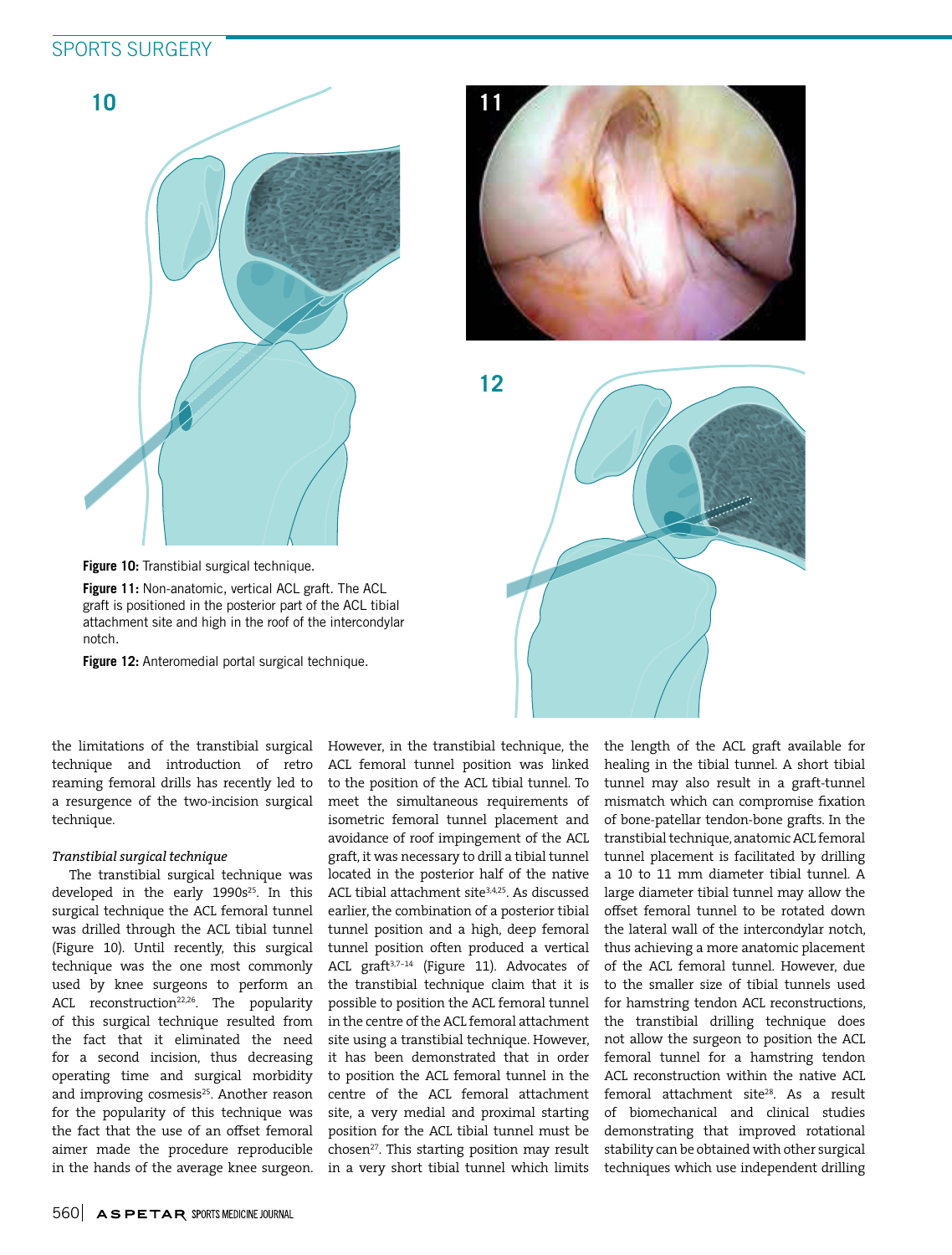

**14**

**Figure 14:** Anteromedial portal view of the ACL femoral attachment site. The ACL ruler is introduced through the anterolateral portal and the length of the ACL femoral footprint measured (14 mm). A 45 degree microfracture awl is introduced into the notch through the anterolateral portal and used to mark the centre of the ACL femoral footpring (7 mm).

of the ACL femoral tunnel, the popularity of the transtibial surgical technique has decreased4,7-14,22,26,29,30 .

# *Medial portal surgical technique*

**Figure 13:** a) Anterolateral portal view of the ACL attachment site. b) Anteromedial portal view of the ACL femoral attachment site.

The medial portal surgical technique for ACL reconstruction was first developed to address the issues of ACL graft laceration, violation of the posterior wall of the ACL femoral tunnel, divergence of ACL femoral interference screws and tunnel-graft-length mismatch associated with bone-patellar tendon-bone autograft ACL reconstructions performed using the transtibial technique<sup>1</sup>. In the medial portal surgical technique the ACL femoral tunnel is drilled through an 4. anteromedial or accessory anteromedial portal with the knee flexed to 120° or higher (Figure 12). This approach provides several advantages compared to the traditional transtibial technique:

- 1. First of all, the ACL femoral tunnel is drilled independently of the tibial tunnel which allows the ACL femoral tunnel to be placed within the native ACL femoral attachment site, 100% of the time<sup>23</sup>.
- 2. Secondly, the intra-articular position and the angle of the ACL tibial tunnel do not have to be compromised to accommodate drilling of the ACL femoral tunnel. Therefore, the surgeon can position the tibial tunnel in the centre of the footprint and is free to drill a steeper and thus longer tibial tunnel. A longer tibial tunnel minimises the potential for graft-tunnel length mismatch and allows longer bone-tendon-bone graft constructs to be utilised.
- 3. Thirdly, in the medial portal technique, femoral interference fixation screws are inserted through the same medial portal which was used to drill the ACL femoral tunnel, thus minimising screwtunnel divergence.
	- 4. Finally, the medial portal technique provides improved arthroscopic visualisation during ACL femoral tunnel drilling since the femoral tunnel can be drilled under ideal arthroscopic conditions without the loss of joint distension due to fluid extravasation out of the tibial tunnel.

As a result of these advantages, the medial portal technique has become the preferred surgical technique for performing ACL reconstruction<sup>11,22</sup>.

# THE KEYS TO PERFORMING ANATOMIC ACL 2. SURGERY

Anatomic ACL surgery is facilitated by viewing the ACL femoral attachment site through the AM portal<sup>1,2,15,31</sup>. Traditionally, the ACL femoral attachment site is viewed by placing the arthroscope in the anterolateral (AL) portal<sup>31</sup>. However, viewing the ACL femoral attachment site through the AL portal gives the surgeon a tangential view of the ACL femoral attachment site

which compromises spatial orientation in the shallow-deep direction<sup>1,2,15,31</sup>. Viewing the ACL femoral attachment site through the AM portal gives the surgeon a 'face on' view of the ACL femoral attachment site which allows accurate spatial orientation in both the high-low and shallow-deep directions<sup>1,2,15,31</sup> (Figure 13). As a result, the AM portal is the preferred portal for viewing the ACL femoral attachment site.

## *Clock-face reference method*

The clock-face reference method has often been used to determine the location of the ACL femoral tunnel<sup>2,15</sup>. However, the clock-face reference method has several shortcomings:

- 1. it ignores the depth of the intercondylar notch,
- there is no agreed upon reference position for the 3 and 9 o'clock locations,
- 3. it relies on no known anatomic landmarks and
- 4. it cannot be used when viewing the ACL femoral attachment site through the AM portal<sup>1,2,15</sup>.

Due to the above limitations, the clock-face reference has a limited role to play when performing an anatomic ACL reconstruction.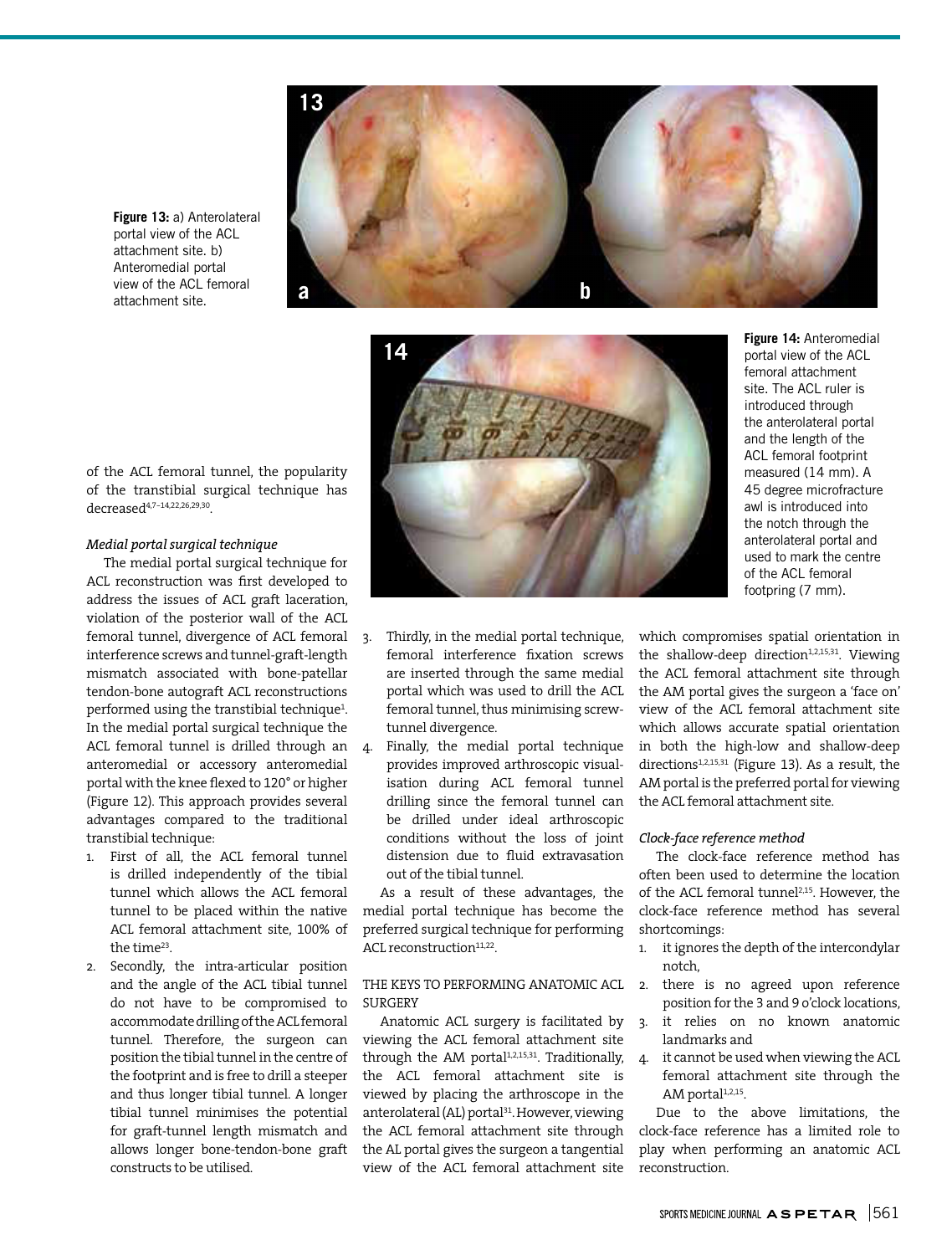# SPORTS SURGERY







**Figure 15:** Anteromedial portal view. A thermal probe was used to remove soft tissue at the ACL femoral attachment site exposing the lateral intercondylar and bifurcate ridges.

**Figure 16:** The lateral intercondylar and bifurcate ridges are used as references to determine the centre of the ACL femoral attachment site.

**Figure 17:** ACL ruler method. The length of the ACL femoral attachment site is measured from the deep (proximal) articular cartilage border to the shallow (distal) articular cartilage border and marked at 45 to 50% from deep starting position.

ACL femoral tunnel position is more accurately specified and located using the following methods.

## *Native ACL footprint*

In most situations there are remnants of the native ACL footprint present to aid with anatomic ACL femoral tunnel placement<sup>1</sup>. The borders of the ACL femoral attachment site are marked with a 90° electrocautery or thermal probe and the centre of the ACL femoral attachment site can be estimated using the 'eyeball' method. Although the eyeball method is fairly accurate for estimating the high-low position of the ACL femoral tunnel, due to distortion of the visual field that occurs with the use of a 30° angled arthroscope, this method tends to position the ACL femoral tunnel shallow relative to the true centre of the attachment site. The true centre of the ACL femoral attachment site can be more accurately located by using an ACL ruler to directly measure the length of the ACL femoral attachment site (Figure 14).

## *Lateral intercondylar and bifurcate ridges*

When there are no remnants of the native ACL femoral footprint present, the underlying bony morphology of the ACL femoral attachment site can be used to assist with anatomic ACL femoral tunnel placement. The ACL femoral attachment site is defined by two bony ridges, the lateral intercondylar and the lateral bifurcate ridges $32-35$  (Figure 15). The lateral intercondylar ridge is an important anatomic landmark since the native ACL always attaches inferior to the lateral intercondylar ridge<sup>32-35</sup>. The lateral intercondylar ridge can be identified arthroscopically in 88% of sub-acute and chronic ACL deficient knees and therefore is a consistent anatomic landmark to assist the knee surgeon with placement of the ACL femoral tunnel<sup>35</sup>. The lateral bifurcate ridge, which can be identified arthroscopically in 48% of subacute and chronic knees, runs perpendicular to the lateral intercondylar ridge and divides the ACL femoral attachment site

into the attachment site areas for the PL and AM bundles<sup>32,35</sup>. The centre of the ACL femoral attachment site is 1.7 mm deep or proximal to the bifurcate ridge and 7.3 to 8.5 mm superior or anterior to the inferior or posterior articular cartilage margin of the lateral femoral condyle<sup>36</sup> (Figure 16).

## *ACL ruler*

Use of a malleable ACL ruler allows the knee surgeon to individualise the location of the ACL femoral tunnel based on the specific anatomy of the patient $1,2,15,37$ . This approach allows for 'a la carte' or patientspecific surgery to be performed, vs the 'one size fits all' approach associated with the use of offset ACL femoral aimers. This technique is particularly useful for revision ACL reconstructive surgery where there are no ACL remnants present and the bony landmarks may have been destroyed by prior notchplasty or the previous ACL femoral bone tunnel. The ruler is positioned along the lower-third of the lateral wall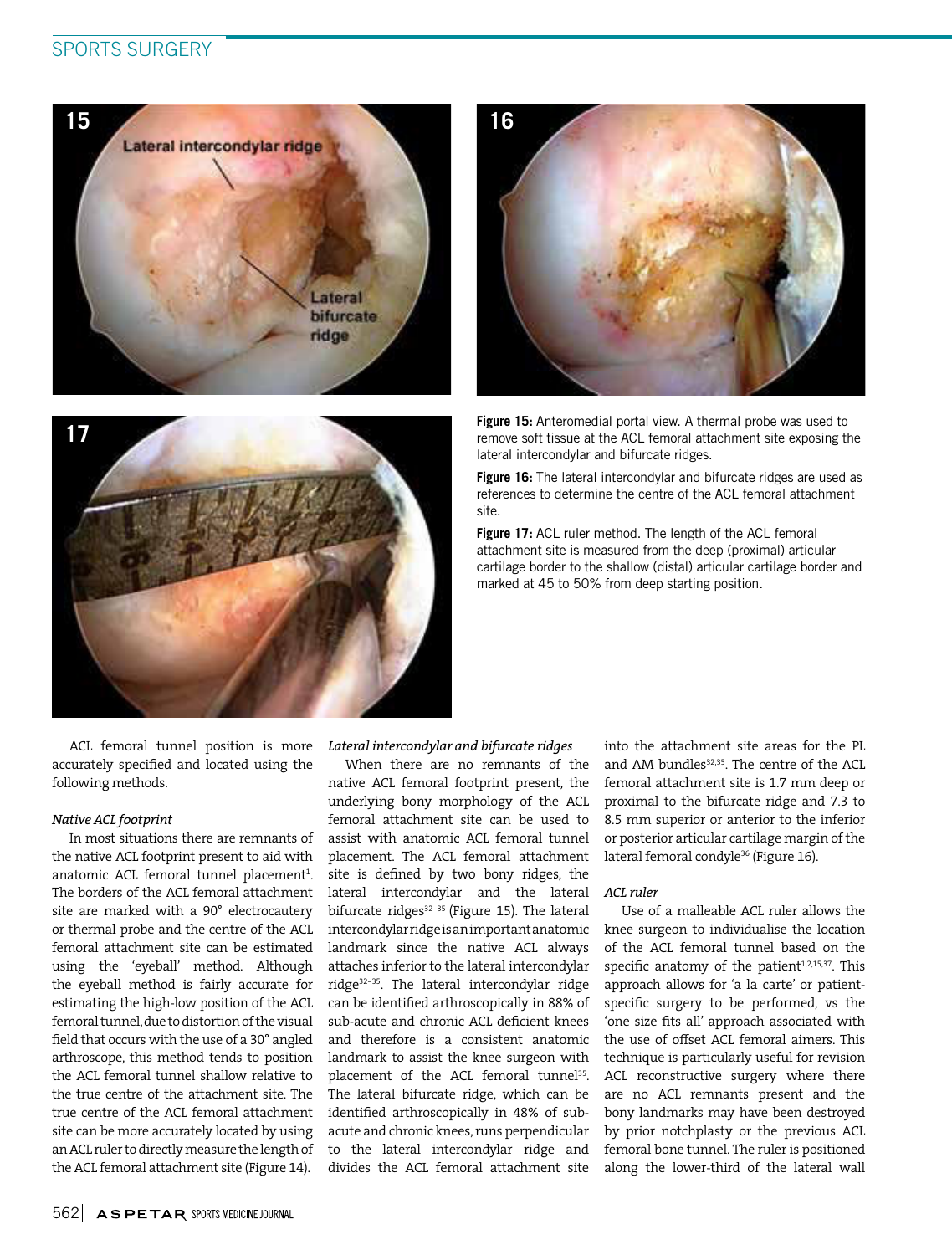

**Figure 18:** Intraoperative c-arm image. a) True lateral image of the knee with the tip of the 45° microfracture awl at the proposed ACL femoral tunnel location. b) The Bernard and Hertel grid is used to specify the femoral tunnel location.

of the intercondylar notch. The centre of the ACL femoral tunnel is located at a shallow-deep position that is 45 to 50% of the measured distance from the deep (proximal) articular cartilage border to the shallow articular cartilage border (Figure 17). This point has been validated by Bird et al<sup>37</sup> as a good approximation to the centre of the ACL femoral attachment site.

## *Intraoperative fluoroscopy*

At the present time, interoperative fluoroscopy is the most accurate and reproducible method for ACL femoral tunnel placement<sup>38-39</sup>. Fluoroscopy gives the surgeon the ability to precisely measure and if needed change the ACL femoral tunnel position during the surgical procedure. Fluoroscopy is especially valuable in revision cases where there will usually be no remnants of the native ACL present and the bony anatomy of the ACL

femoral attachment site has been altered or removed by prior notchplasty and the previous ACL femoral tunnel. Fluoroscopy is also extremely helpful when attempting to preserve remnants of the torn ACL or performing an augmentation technique for a partial ACL tear. In these situations, identification of the lateral intercondylar and bifurcate ridges is not feasible as this would require resection of intact ACL fibres to expose the lateral wall of the notch. The ruler technique is also not possible in this situation since the intact ACL fibres prevent accurate positioning of the ruler along the lateral wall of the notch. Using fluoroscopy, the proper placement of the ACL femoral tunnel can be easily accomplished without the need to rely on remnants of the native ACL, measurements along the lateral wall of the notch or the bony anatomy of the ACL femoral attachment site. The grid system described by Bernard and Hertel<sup>40</sup> is used

*interoperative fluoroscopy is the most accurate and reproducible method for ACL femoral tunnel placement*

to locate the centre of the ACL femoral attachment site (Figure 18). This method is easy to use, is reproducible and has been shown to be independent of the knee size, shape and the distance between the X-ray tube and the patient.

Using any or all of the above guidelines eliminates the need to use an offset ACL femoral aimer and referencing off the 'overthe-top' position to determine ACL femoral tunnel placement. ACL femoral offset aimers can constrain the location of the femoral guide pin and can lead to non-anatomic placement of the ACL femoral tunnel. The above guidelines allow the surgeon to select and verify the location of the ACL femoral tunnel position using established anatomic and radiographic landmarks.

#### SUMMARY

Over the last decade the concept of ACL reconstruction has evolved from a surgical technique which focused on the concepts of isometry and avoidance of graft impingement to a surgical technique based on reproducing the anatomy of the native ACL as closely as possible. The stimulus for this change was the recognition that nonanatomic ACL reconstructions often failed to control rotational stability of the knee. The goal of SB ACL reconstruction is to place the ACL replacement at the centre of the native ACL attachment sites. This goal is best accomplished by using an outside-in or medial portal surgical technique and using recognised anatomic landmarks such as the native ACL footprint and the ACL ridges or by using an ACL ruler or fluoroscopy to obtain anatomic placement of the ACL femoral tunnel.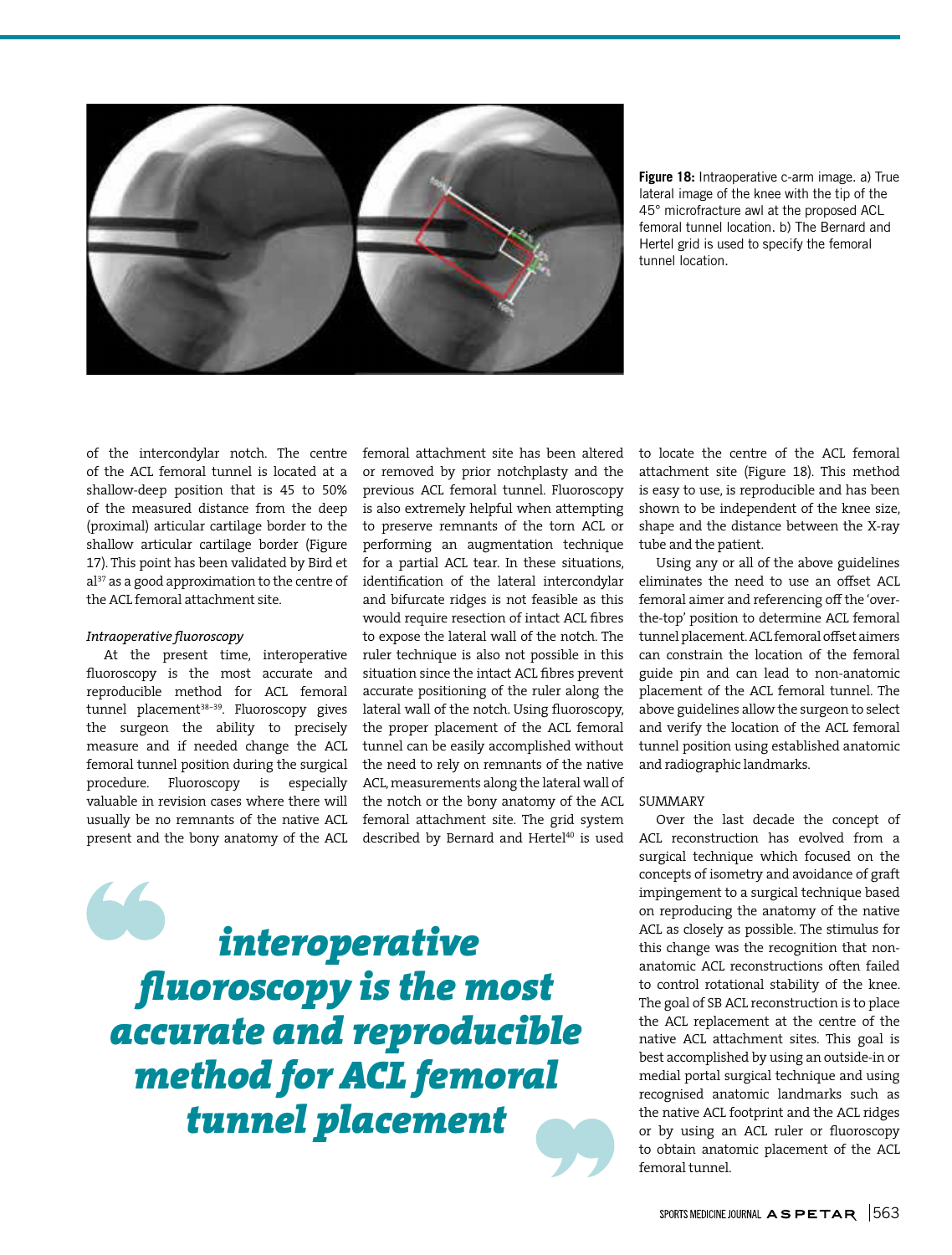*References*

- 1. *Brown CH, Spalding T, Robb C. Medial portal technique for single-bundle anatomical anterior cruciate (ACL) reconstruction. Int Orthop 2013; 37:253-269.*
- 2. *Karlsson J, Irrgang JJ, van Eck CF, Samuelsson K, Mejia HA, Fu FH. Anatomic single- and double-bundle anterior cruciate ligament reconstruction, part 2: clinical application of surgical technique. Am J Sport Med 2011; 39:2016-2026.*
- 3. *Marchant B, Noyes F, Barber-Westin S, Fleckenstein C. Prevalence of nonanatomical graft placement in a series of failed anterior cruciate ligament reconstruction. Am J Sports Med 2010; 38:1987-1996.*
- 4. *Kopf S, Forsythe B, Wong AK, Tashman S, Anderst W, Irrgang JJ et al. Nonanatomic tunnel position in traditional transtibial single-bundle anterior cruciate ligament reconstruction evaluated by threedimensional computed tomography. J Bone Joint Surg Am 2010; 92:1427-1431.*
- 5. *Bach BR. Arthroscopy-assisted patellar tendon substitution for anterior cruciate ligament insufficiency. Surgical technique. Am J Knee Surg 1989; 2:3-20.*
- 6. *Bach BR, Tradonsky S, Bojchuk J, Levy ME, Bush-Joseph CA, Khan NH. Arthroscopically assisted anterior cruciate ligament reconstruction using patellar tendon autograft. Five- to nineyear follow-up evaluation. Am J Sports Med 1998; 26:20-29.*
- 7. *Driscoll MD, Isabell GP, Conditt MA, Ismaily BS, Jupiter DC, Noble PC. Comparison of 2 femoral tunnel locations in anatomic single-bundle anterior cruciate ligament reconstruction: a biomechanical study. Arthroscopy 2012; 28:1481-1489.*
- 8. *Kato Y, Ingham SJ, Kramer S, Smolinski P, Saito A, Fu FH. Effect of tunnel position for anatomic single-bundle ACL reconstruction on knee biomechanics in a porcine model. Knee Surg Sports Traumatol Arthrosc 2010; 18:2-10.*
- 9. *Kato Y, Maeyama A, Lertwanich P, Wang JH, Ingham SJ, Kramer S et al. Biomechanical comparison of different graft positions for single-bundle anterior*

*cruciate ligament reconstruction. Knee Surg Sports Traumatol Arthrosc 2013; 21:816-823.*

- 10. *Kondo E, Merican AM, Yasuda K, Amis AA. Biomechanical comparison of anatomic double-bundle, anatomic single-bundle, and nonanatomic single-bundle anterior cruciate ligament reconstruction. Am J Sports Med 2011; 39:279-288.*
- 11. *Loh JC, Fukuda Y, Tsuda E, Steadman RJ, Fu FH, Woo SL. Knee stability and graft function following anterior cruciate ligament reconstruction: comparison between the 11 o'clock and 10 o'clock femoral tunnel placement. 2002 Richard O'Connor Award paper. Arthroscopy 2003; 19:297-304.*
- 12. *Musahl V, Plakseychuk A, VanScyoc AH, Sasaki T, Debski RE, McMahon PJ et al. Varying femoral tunnels between the anatomical footprint and isometric positions: effect on kinematics of the anterior cruciate ligament-reconstructed knee. Am J Sports Med 2005; 33:712-718.*
- 13. *Scopp JM, Jasper LE, Belkoff SM, Moorman CT. The effect of oblique femoral tunnel placement on rotational constraint of the knee reconstructed using patellar tendon autografts. Arthroscopy 2004; 20:294-299.*
- 14. *Yamamoto Y, Hsu WH, Woo SL, Van Scyoc A, Takakura Y, Debski RE. Knee stability and graft function after anterior cruciate ligament reconstruction: a comparison of a lateral and an anatomical femoral tunnel placement. Am J Sports Med 2004; 32:1825-1832.*
- 15. *van Eck CF, Lesmiak BP, Schreiber VM, Fu FH. Anatomic single- and double-bundle anterior cruciate ligament reconstruction flowchart. Arthroscopy 2010; 26:258-268.*
- 16. *Hussein M, van Eck CF, Cretnik A, Dinevski D, Fu FH. Prospective randomized clinical evaluation of conventional single-bundle, anatomic single-bundle, and anatomic double-bundle anterior cruciate ligament reconstruction: 281 cases with 3- to 5-year follow-up. Am J Sports Med 2012; 40:512- 520.*
- 17. *Hussein M, van Eck CF, Cretnik A, Dinevsk D, Fu FH. Individualized anterior cruciate ligament surgery: a prospective study*

*comparing anatomic single-and doublebundle reconstruction. Am J Sports Med 2012; 40:1781-1788.*

- 18. *Hofbauer M, Muller B, Murawski CD, van Eck CF, Fu FH. The concept of individualized anatomic anterior cruciate ligament (ACL) reconstruction. Knee Surg Sports Traumatol Arthrosc 2013; epub ahead of print.*
- 19. *Siebold R. The concept of complete footprint restoration with guidelines for single- and double-bundle ACL reconstruction. Knee Surg Sports Traumatol Arthros 2011; 19:699-706.*
- 20. *Magnussen RA, Lawrence JT, West RL, Toth AP, Taylor DC, Garrett WE. Graft size and patient age are predictors of early revision after anterior cruciate ligament reconstruction with hamstring autograft. Arthroscopy 2012; 28:526-531*
- 21. *Park SY, Oh H, Park S, Lee JH, Lee SH, Yoon KH. Factors predicting hamstring tendon graft diameters and resulting failure rates after anterior cruciate ligament reconstruction. Knee Surg Sports Traumatol Arthrosc 2013; 21:1111-1118.*
- 22. *Chechik O, Amar E, Khashan M, Lador R, Eyal G, Gold A. An international survey on anterior cruciate ligament reconstruction practices. Int Orthop 2013; 37:201-206.*
- 23. *Kaseta MK, DeFrate LE, Charnock BL, Sullivan RT, Garrett WE. Reconstruction technique affect femoral tunnel placement in ACL reconstruction. Clin Orthop Relat Res 2008; 466:1467-1474.*
- 24. *Steiner ME, Battaglia TC, Heming JF, Rand JD, Festa A, Baria M. Independent drilling outperforms conventional transtibial drilling in anterior cruciate ligament reconstruction. Am J Sports Med 2009; 37: 1912-1919.*
- 25. *Hardin GT, Bach BR, Bush-Joseph CA. Endoscopic single-incision anterior cruciate ligament reconstruction using patellar tendon autograft. Am J Knee Surg 1992; 5:144-155.*
- 26. *Duquin TR, Wind WM, Fineberg MS, Smolinski RJ, Buyea CM. Current trends in anterior cruciate ligament reconstruction. J Knee Surg 2009; 22:7-12.*